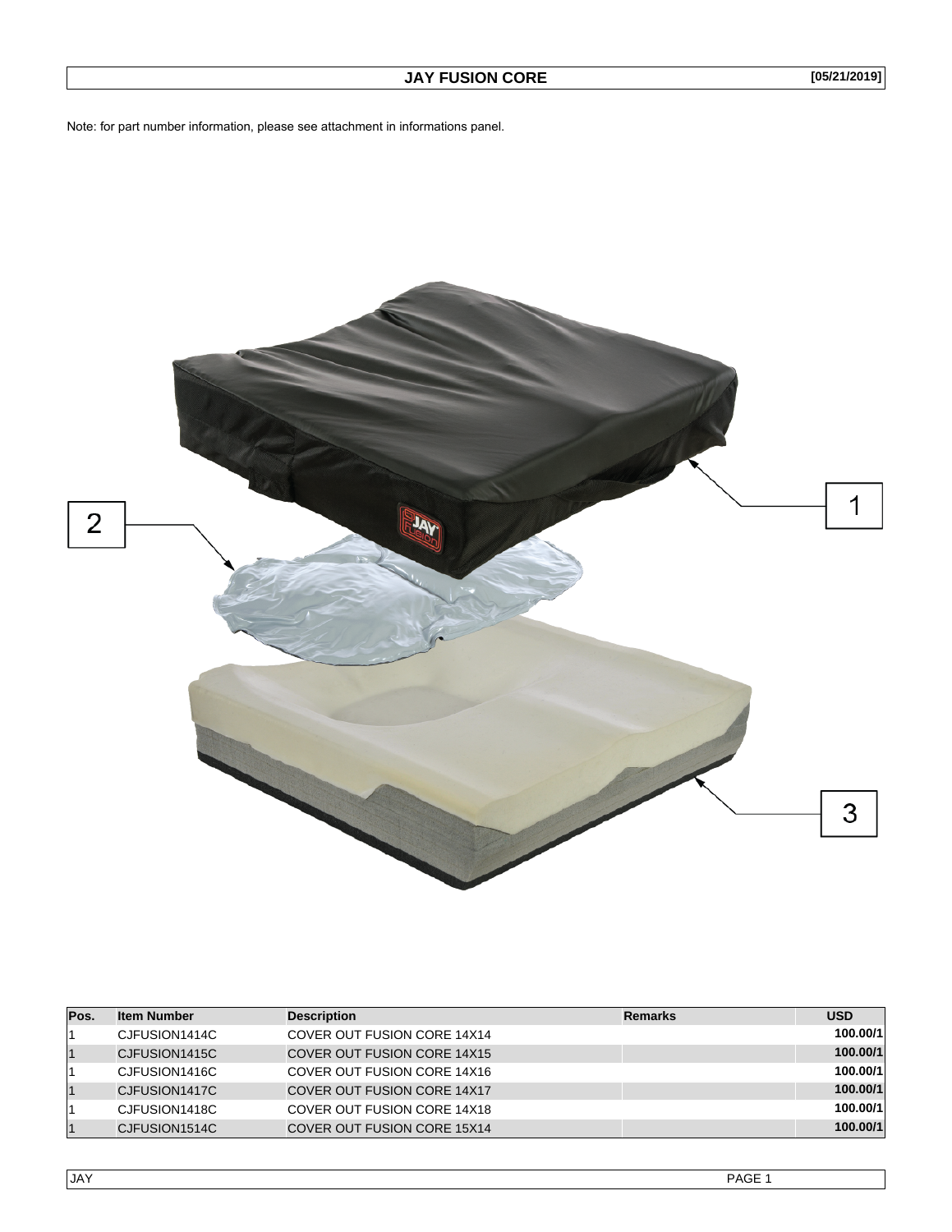| Pos.         | <b>Item Number</b> | <b>Description</b>                 | <b>Remarks</b> | <b>USD</b> |
|--------------|--------------------|------------------------------------|----------------|------------|
| $\mathbf{1}$ | CJFUSION1515C      | <b>COVER OUT FUSION CORE 15X15</b> |                | 100.00/1   |
| $\vert$ 1    | CJFUSION1516C      | <b>COVER OUT FUSION CORE 15X16</b> |                | 100.00/1   |
| 1            | CJFUSION1517C      | COVER OUT FUSION CORE 15X17        |                | 100.00/1   |
| $\vert$ 1    | CJFUSION1518C      | <b>COVER OUT FUSION CORE 15X18</b> |                | 100.00/1   |
| 1            | CJFUSION1519C      | <b>COVER OUT FUSION CORE 15X19</b> |                | 100.00/1   |
| $\vert$ 1    | CJFUSION1520C      | <b>COVER OUT FUSION CORE 15X20</b> |                | 100.00/1   |
| 1            | CJFUSION1521C      | COVER OUT FUSION CORE 15X21        |                | 100.00/1   |
| $\vert$ 1    | CJFUSION1614C      | <b>COVER OUT FUSION CORE 16X14</b> |                | 100.00/1   |
| 1            | CJFUSION1615C      | <b>COVER OUT FUSION CORE 16X15</b> |                | 100.00/1   |
| $\vert$ 1    | CJFUSION1616C      | <b>COVER OUT FUSION CORE 16X16</b> |                | 100.00/1   |
| 1            | CJFUSION1617C      | COVER OUT FUSION CORE 16X17        |                | 100.00/1   |
| $\vert$ 1    | CJFUSION1618C      | <b>COVER OUT FUSION CORE 16X18</b> |                | 100.00/1   |
| 1            | CJFUSION1619C      | COVER OUT FUSION CORE 16X19        |                | 100.00/1   |
| $\vert$ 1    | CJFUSION1620C      | <b>COVER OUT FUSION CORE 16X20</b> |                | 100.00/1   |
| 1            | CJFUSION1621C      | <b>COVER OUT FUSION CORE 16X21</b> |                | 100.00/1   |
| $\vert$ 1    | CJFUSION1622C      | <b>COVER OUT FUSION CORE 16X22</b> |                | 100.00/1   |
| 1            | CJFUSION1714C      | COVER OUT FUSION CORE 17X14        |                | 100.00/1   |
| $\vert$ 1    | CJFUSION1715C      | <b>COVER OUT FUSION CORE 17X15</b> |                | 100.00/1   |
| 1            | CJFUSION1716C      | <b>COVER OUT FUSION CORE 17X16</b> |                | 100.00/1   |
| $\vert$ 1    | CJFUSION1717C      | <b>COVER OUT FUSION CORE 17X17</b> |                | 100.00/1   |
| 1            | CJFUSION1718C      | <b>COVER OUT FUSION CORE 17X18</b> |                | 100.00/1   |
| $\vert$ 1    | CJFUSION1719C      | <b>COVER OUT FUSION CORE 17X19</b> |                | 100.00/1   |
| 1            | CJFUSION1720C      | COVER OUT FUSION CORE 17X20        |                | 100.00/1   |
| $\vert$ 1    | CJFUSION1721C      | <b>COVER OUT FUSION CORE 17X21</b> |                | 100.00/1   |
| 1            | CJFUSION1722C      | <b>COVER OUT FUSION CORE 17X22</b> |                | 100.00/1   |
| $\vert$ 1    | CJFUSION1723C      | <b>COVER OUT FUSION CORE 17X23</b> |                | 100.00/1   |
| 1            | CJFUSION1814C      | <b>COVER OUT FUSION CORE 18X14</b> |                | 100.00/1   |
| $\vert$ 1    | CJFUSION1815C      | <b>COVER OUT FUSION CORE 18X15</b> |                | 100.00/1   |
| 1            | CJFUSION1816C      | <b>COVER OUT FUSION CORE 18X16</b> |                | 100.00/1   |
| $\vert$ 1    | CJFUSION1817C      | <b>COVER OUT FUSION CORE 18X17</b> |                | 100.00/1   |
| 1            | CJFUSION1818C      | <b>COVER OUT FUSION CORE 18X18</b> |                | 100.00/1   |
| $\vert$ 1    | CJFUSION1819C      | <b>COVER OUT FUSION CORE 18X19</b> |                | 100.00/1   |
| 1            | CJFUSION1820C      | <b>COVER OUT FUSION CORE 18X20</b> |                | 100.00/1   |
| $\vert$ 1    | CJFUSION1821C      | <b>COVER OUT FUSION CORE 18X21</b> |                | 100.00/1   |
| 1            | CJFUSION1822C      | <b>COVER OUT FUSION CORE 18X22</b> |                | 100.00/1   |
| $\vert$ 1    | CJFUSION1823C      | COVER OUT FUSION CORE 18X23        |                | 100.00/1   |
| 11           | CJFUSION1824C      | COVER OUT FUSION CORE 18X24        |                | 100.00/1   |
| $\vert$ 1    | CJFUSION1915C      | <b>COVER OUT FUSION CORE 19X15</b> |                | 100.00/1   |
| 1            | CJFUSION1916C      | <b>COVER OUT FUSION CORE 19X16</b> |                | 100.00/1   |
| $\vert$ 1    | CJFUSION1917C      | <b>COVER OUT FUSION CORE 19X17</b> |                | 100.00/1   |
| 1            | CJFUSION1918C      | <b>COVER OUT FUSION CORE 19X18</b> |                | 100.00/1   |
| $\vert$ 1    | CJFUSION1919C      | <b>COVER OUT FUSION CORE 19X19</b> |                | 100.00/1   |
| 1            | CJFUSION1920C      | <b>COVER OUT FUSION CORE 19X20</b> |                | 100.00/1   |
| $\vert$ 1    | CJFUSION1921C      | <b>COVER OUT FUSION CORE 19X21</b> |                | 100.00/1   |
| 1            | CJFUSION1922C      | <b>COVER OUT FUSION CORE 19X22</b> |                | 100.00/1   |
| $\vert$ 1    | CJFUSION1923C      | <b>COVER OUT FUSION CORE 19X23</b> |                | 100.00/1   |
| 1            | CJFUSION1924C      | <b>COVER OUT FUSION CORE 19X24</b> |                | 100.00/1   |
| $\vert$ 1    | CJFUSION2015C      | <b>COVER OUT FUSION CORE 20X15</b> |                | 100.00/1   |
| 1            | CJFUSION2016C      | COVER OUT FUSION CORE 20X16        |                | 100.00/1   |
| $\vert$ 1    | CJFUSION2017C      | <b>COVER OUT FUSION CORE 20X17</b> |                | 100.00/1   |
| 1            | CJFUSION2018C      | COVER OUT FUSION CORE 20X18        |                | 100.00/1   |
| $\vert$ 1    | CJFUSION2019C      | <b>COVER OUT FUSION CORE 20X19</b> |                | 100.00/1   |
| 1            | CJFUSION2020C      | COVER OUT FUSION CORE 20X20        |                | 100.00/1   |
| $\vert$ 1    | CJFUSION2021C      | <b>COVER OUT FUSION CORE 20X21</b> |                | 100.00/1   |
| 1            | CJFUSION2022C      | COVER OUT FUSION CORE 20X22        |                | 100.00/1   |
| $\vert$ 1    | CJFUSION2023C      | COVER OUT FUSION CORE 20X23        |                | 100.00/1   |
| 1            | CJFUSION2024C      | <b>COVER OUT FUSION CORE 20X24</b> |                | 100.00/1   |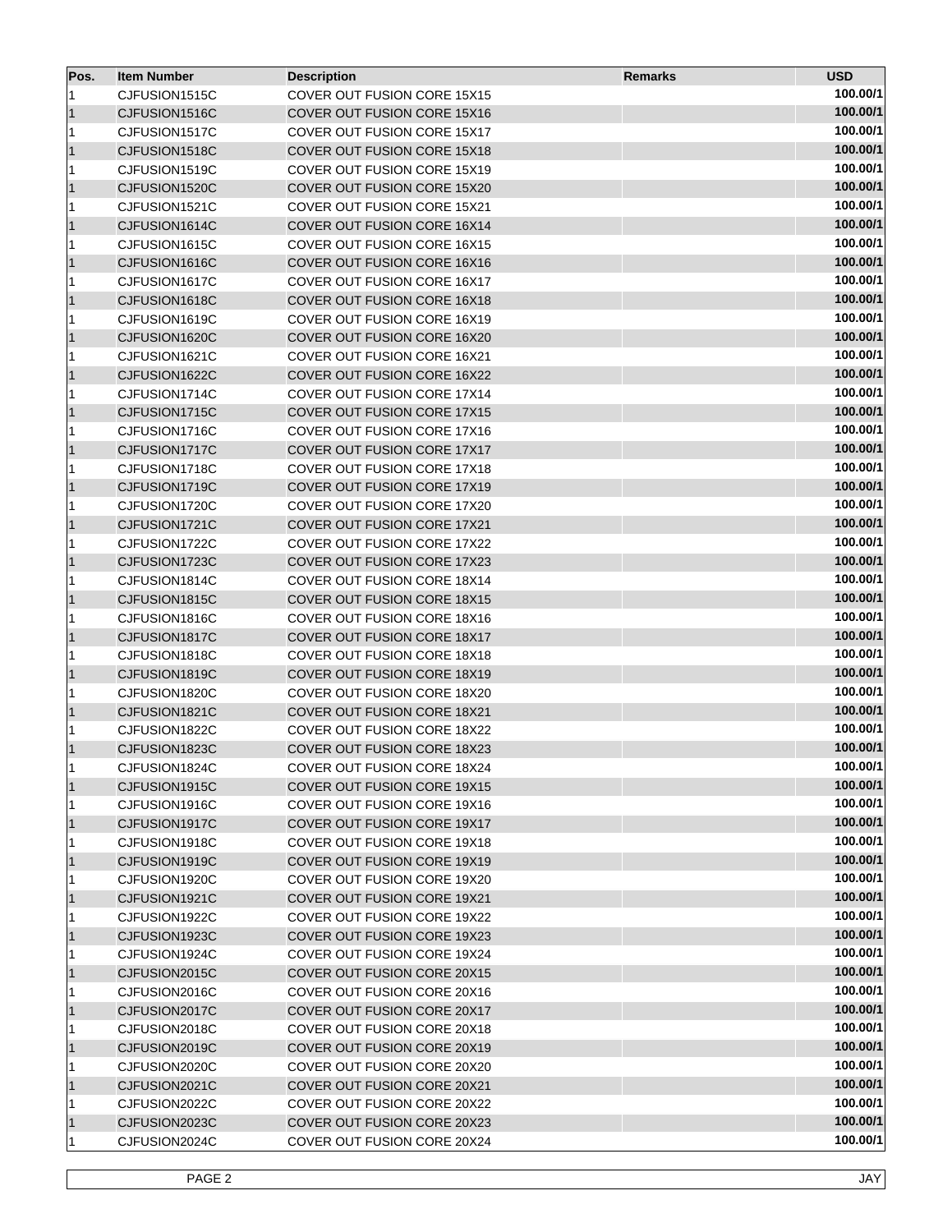| Pos.      | <b>Item Number</b> | <b>Description</b>                 | Remarks             | <b>USD</b> |
|-----------|--------------------|------------------------------------|---------------------|------------|
| 1         | CJFUSION2117C      | COVER OUT FUSION CORE 21X17        |                     | 100.00/1   |
| $\vert$ 1 | CJFUSION2118C      | <b>COVER OUT FUSION CORE 21X18</b> |                     | 100.00/1   |
| 11        | CJFUSION2119C      | <b>COVER OUT FUSION CORE 21X19</b> |                     | 100.00/1   |
| $\vert$ 1 | CJFUSION2120C      | <b>COVER OUT FUSION CORE 21X20</b> |                     | 100.00/1   |
| 1         | CJFUSION2121C      | COVER OUT FUSION CORE 21X21        |                     | 100.00/1   |
| $\vert$ 1 | CJFUSION2122C      | <b>COVER OUT FUSION CORE 21X22</b> |                     | 100.00/1   |
| 1         | CJFUSION2123C      | <b>COVER OUT FUSION CORE 21X23</b> |                     | 100.00/1   |
| $\vert$ 1 | CJFUSION2124C      | <b>COVER OUT FUSION CORE 21X24</b> |                     | 100.00/1   |
| 1         | CJFUSION2217C      | COVER OUT FUSION CORE 22X17        |                     | 125.00/1   |
| $\vert$ 1 | CJFUSION2218C      | <b>COVER OUT FUSION CORE 22X18</b> |                     | 125.00/1   |
| 1         | CJFUSION2219C      | COVER OUT FUSION CORE 22X19        |                     | 125.00/1   |
| $\vert$ 1 | CJFUSION2220C      | <b>COVER OUT FUSION CORE 22X20</b> |                     | 125.00/1   |
| 1         | CJFUSION2221C      | COVER OUT FUSION CORE 22X21        |                     | 125.00/1   |
| $\vert$ 1 | CJFUSION2222C      | <b>COVER OUT FUSION CORE 22X22</b> |                     | 125.00/1   |
| 1         | CJFUSION2223C      | <b>COVER OUT FUSION CORE 22X23</b> |                     | 125.00/1   |
| $\vert$ 1 | CJFUSION2224C      | <b>COVER OUT FUSION CORE 22X24</b> |                     | 125.00/1   |
| 11        | CJFUSION2319C      | COVER OUT FUSION CORE 23X19        |                     | 125.00/1   |
| $\vert$ 1 | CJFUSION2320C      | <b>COVER OUT FUSION CORE 23X20</b> |                     | 125.00/1   |
| 11        | CJFUSION2321C      | COVER OUT FUSION CORE 23X21        |                     | 125.00/1   |
| $\vert$ 1 | CJFUSION2322C      | <b>COVER OUT FUSION CORE 23X22</b> |                     | 125.00/1   |
| 11        | CJFUSION2323C      | <b>COVER OUT FUSION CORE 23X23</b> |                     | 125.00/1   |
| $\vert$ 1 | CJFUSION2324C      | <b>COVER OUT FUSION CORE 23X24</b> |                     | 125.00/1   |
| 11        | CJFUSION2419C      | <b>COVER OUT FUSION CORE 24X19</b> |                     | 125.00/1   |
| $\vert$ 1 | CJFUSION2420C      | <b>COVER OUT FUSION CORE 24X20</b> |                     | 125.00/1   |
| 11        | CJFUSION2421C      | COVER OUT FUSION CORE 24X21        |                     | 125.00/1   |
| $\vert$ 1 | CJFUSION2422C      | <b>COVER OUT FUSION CORE 24X22</b> |                     | 125.00/1   |
| 11        | CJFUSION2423C      | <b>COVER OUT FUSION CORE 24X23</b> |                     | 125.00/1   |
| $\vert$ 1 | CJFUSION2424C      | <b>COVER OUT FUSION CORE 24X24</b> |                     | 125.00/1   |
| 2         | <b>FJX2-1</b>      | FL PD JAY X2 14X14 14X16           | all 14 & 15 wide    |            |
| 2         | <b>FJX2-5</b>      | FL PD JAY X2 17X17 18X18 18X20     | all 16 thru 21 wide |            |
| 2         | <b>FJX2-6</b>      | FL PD JAY X2 20X20                 | all 22 thru 24 wide |            |
| 3         | BJFUSION1414       | <b>BASE JFUSION1414</b>            |                     | 182.00/1   |
| 3         | BJFUSION1415       | <b>BASE JFUSION1415</b>            |                     | 182.00/1   |
| 3         | BJFUSION1416       | <b>BASE JFUSION1416</b>            |                     | 182.00/1   |
| 3         | BJFUSION1417       | <b>BASE JFUSION1417</b>            |                     | 182.00/1   |
| 3         | BJFUSION1418       | <b>BASE JFUSION1418</b>            |                     | 182.00/1   |
| 3         | BJFUSION1514       | <b>BASE JFUSION1514</b>            |                     | 182.00/1   |
| 3         | BJFUSION1515       | <b>BASE JFUSION1515</b>            |                     | 182.00/1   |
| 3         | BJFUSION1516       | <b>BASE JFUSION1516</b>            |                     | 182.00/1   |
| 3         | BJFUSION1517       | <b>BASE JFUSION1517</b>            |                     | 182.00/1   |
| 3         | BJFUSION1518       | <b>BASE JFUSION1518</b>            |                     | 182.00/1   |
| 3         | BJFUSION1519       | <b>BASE JFUSION1519</b>            |                     | 182.00/1   |
| 3         | BJFUSION1520       | <b>BASE JFUSION1520</b>            |                     | 182.00/1   |
| 3         | BJFUSION1521       | <b>BASE JFUSION1521</b>            |                     | 182.00/1   |
| 3         | BJFUSION1614       | <b>BASE JFUSION1614</b>            |                     | 182.00/1   |
| 3         | BJFUSION1615       | <b>BASE JFUSION1615</b>            |                     | 182.00/1   |
| 3         | BJFUSION1616       | <b>BASE JFUSION1616</b>            |                     | 182.00/1   |
| 3         | BJFUSION1617       | <b>BASE JFUSION1617</b>            |                     | 182.00/1   |
| 3         | BJFUSION1618       | <b>BASE JFUSION1618</b>            |                     | 182.00/1   |
| 3         | BJFUSION1619       | <b>BASE JFUSION1619</b>            |                     | 182.00/1   |
| 3         | BJFUSION1620       | <b>BASE JFUSION1620</b>            |                     | 182.00/1   |
| 3         | BJFUSION1621       | <b>BASE JFUSION1621</b>            |                     | 182.00/1   |
| 3         | BJFUSION1622       | <b>BASE JFUSION1622</b>            |                     | 182.00/1   |
| 3         | BJFUSION1714       | <b>BASE JFUSION1714</b>            |                     | 182.00/1   |
| 3         | BJFUSION1715       | <b>BASE JFUSION1715</b>            |                     | 182.00/1   |
| 3         | BJFUSION1716       | <b>BASE JFUSION1716</b>            |                     | 182.00/1   |
| 3         | BJFUSION1717       | <b>BASE JFUSION1717</b>            |                     | 182.00/1   |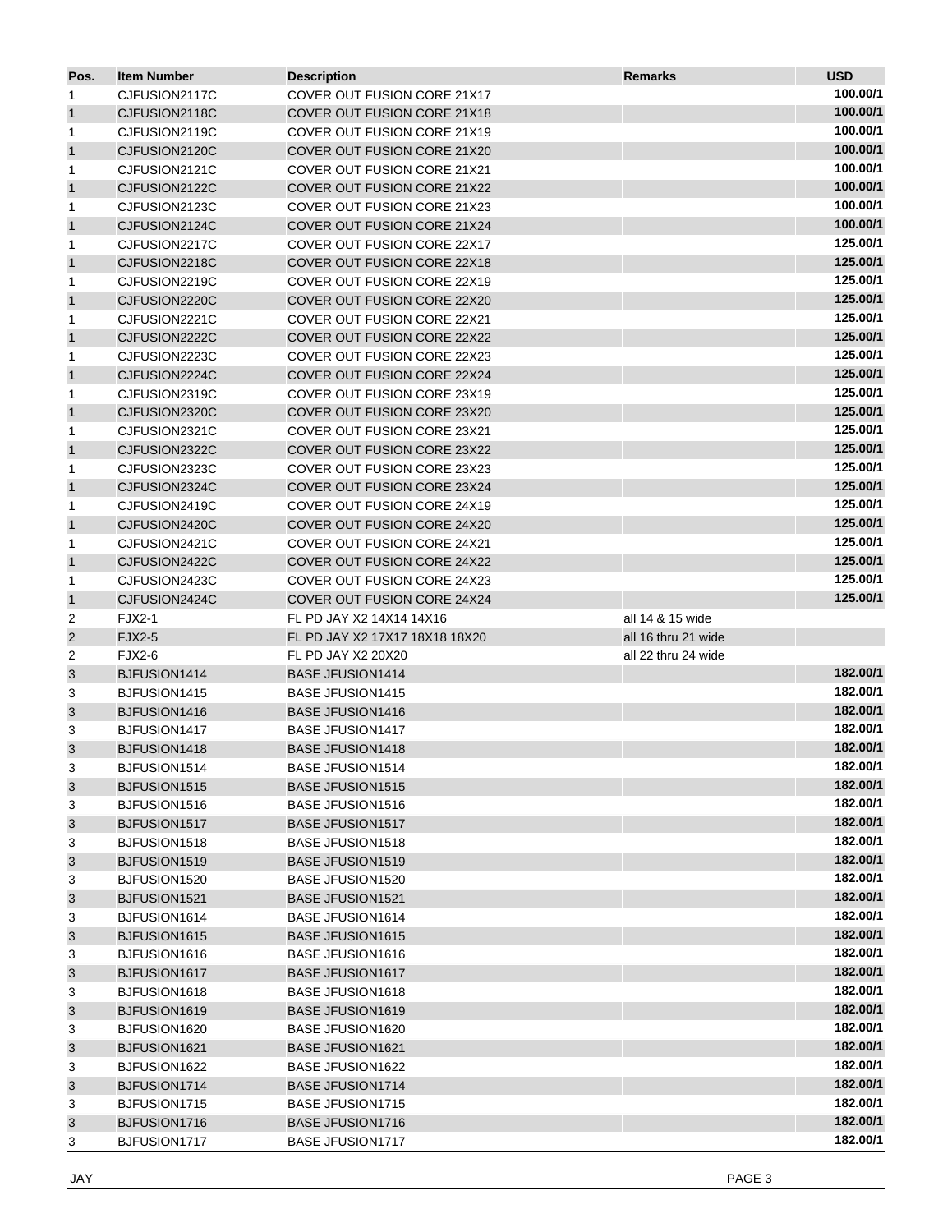| Pos.      | <b>Item Number</b> | <b>Description</b>      | Remarks | <b>USD</b> |
|-----------|--------------------|-------------------------|---------|------------|
| 3         | BJFUSION1718       | <b>BASE JFUSION1718</b> |         | 182.00/1   |
| 3         | BJFUSION1719       | <b>BASE JFUSION1719</b> |         | 182.00/1   |
| 3         | BJFUSION1720       | <b>BASE JFUSION1720</b> |         | 182.00/1   |
| 3         | BJFUSION1721       | <b>BASE JFUSION1721</b> |         | 182.00/1   |
| 3         | BJFUSION1722       | <b>BASE JFUSION1722</b> |         | 182.00/1   |
| 3         | BJFUSION1723       | <b>BASE JFUSION1723</b> |         | 182.00/1   |
| 3         | BJFUSION1814       | <b>BASE JFUSION1814</b> |         | 182.00/1   |
| 3         | BJFUSION1815       | <b>BASE JFUSION1815</b> |         | 182.00/1   |
| 3         | BJFUSION1816       | <b>BASE JFUSION1816</b> |         | 182.00/1   |
| 3         | BJFUSION1817       | <b>BASE JFUSION1817</b> |         | 182.00/1   |
| 3         | BJFUSION1818       | <b>BASE JFUSION1818</b> |         | 182.00/1   |
| 3         | BJFUSION1819       | <b>BASE JFUSION1819</b> |         | 182.00/1   |
| 3         | BJFUSION1820       | <b>BASE JFUSION1820</b> |         | 182.00/1   |
| 3         | BJFUSION1821       | <b>BASE JFUSION1821</b> |         | 182.00/1   |
| 3         | BJFUSION1822       | <b>BASE JFUSION1822</b> |         | 182.00/1   |
| 3         | BJFUSION1823       | <b>BASE JFUSION1823</b> |         | 182.00/1   |
| 3         | BJFUSION1824       | <b>BASE JFUSION1824</b> |         | 182.00/1   |
| $\vert$ 3 | BJFUSION1915       | <b>BASE JFUSION1915</b> |         | 182.00/1   |
| 3         | BJFUSION1916       | <b>BASE JFUSION1916</b> |         | 182.00/1   |
| 3         | BJFUSION1917       | <b>BASE JFUSION1917</b> |         | 182.00/1   |
| 3         | BJFUSION1918       | <b>BASE JFUSION1918</b> |         | 182.00/1   |
| $\vert$ 3 | BJFUSION1919       | <b>BASE JFUSION1919</b> |         | 182.00/1   |
| 3         | BJFUSION1920       | <b>BASE JFUSION1920</b> |         | 182.00/1   |
| 3         | BJFUSION1921       | <b>BASE JFUSION1921</b> |         | 182.00/1   |
| 3         | BJFUSION1922       | <b>BASE JFUSION1922</b> |         | 182.00/1   |
| 3         | BJFUSION1923       | <b>BASE JFUSION1923</b> |         | 182.00/1   |
| 3         | BJFUSION1924       | <b>BASE JFUSION1924</b> |         | 182.00/1   |
| 3         | BJFUSION2015       | <b>BASE JFUSION2015</b> |         | 182.00/1   |
| 3         | BJFUSION2016       | <b>BASE JFUSION2016</b> |         | 182.00/1   |
| 3         | BJFUSION2017       | <b>BASE JFUSION2017</b> |         | 182.00/1   |
| 3         | BJFUSION2018       | <b>BASE JFUSION2018</b> |         | 182.00/1   |
| 3         | BJFUSION2019       | <b>BASE JFUSION2019</b> |         | 182.00/1   |
| 3         | BJFUSION2020       | <b>BASE JFUSION2020</b> |         | 182.00/1   |
| 3         | BJFUSION2021       | <b>BASE JFUSION2021</b> |         | 182.00/1   |
| 3         | BJFUSION2022       | <b>BASE JFUSION2022</b> |         | 182.00/1   |
| 3         | BJFUSION2023       | <b>BASE JFUSION2023</b> |         | 182.00/1   |
| 3         | BJFUSION2024       | <b>BASE JFUSION2024</b> |         | 182.00/1   |
| 3         | BJFUSION2117       | <b>BASE JFUSION2117</b> |         | 182.00/1   |
| 3         | BJFUSION2118       | <b>BASE JFUSION2118</b> |         | 182.00/1   |
| 3         | BJFUSION2119       | <b>BASE JFUSION2119</b> |         | 182.00/1   |
| 3         | BJFUSION2120       | <b>BASE JFUSION2120</b> |         | 182.00/1   |
| 3         | BJFUSION2121       | <b>BASE JFUSION2121</b> |         | 182.00/1   |
| 3         | BJFUSION2122       | <b>BASE JFUSION2122</b> |         | 182.00/1   |
| 3         | BJFUSION2123       | <b>BASE JFUSION2123</b> |         | 182.00/1   |
| 3         | BJFUSION2124       | <b>BASE JFUSION2124</b> |         | 182.00/1   |
| 3         | BJFUSION2217       | <b>BASE JFUSION2217</b> |         | 202.00/1   |
| 3         | BJFUSION2218       | <b>BASE JFUSION2218</b> |         | 202.00/1   |
| 3         | BJFUSION2219       | <b>BASE JFUSION2219</b> |         | 202.00/1   |
| 3         | BJFUSION2220       | <b>BASE JFUSION2220</b> |         | 202.00/1   |
| 3         | BJFUSION2221       | <b>BASE JFUSION2221</b> |         | 202.00/1   |
| 3         | BJFUSION2222       | <b>BASE JFUSION2222</b> |         | 202.00/1   |
| 3         | BJFUSION2223       | <b>BASE JFUSION2223</b> |         | 202.00/1   |
| 3         | BJFUSION2224       | <b>BASE JFUSION2224</b> |         | 202.00/1   |
| 3         | BJFUSION2319       | <b>BASE JFUSION2319</b> |         | 202.00/1   |
| 3         | BJFUSION2320       | <b>BASE JFUSION2320</b> |         | 202.00/1   |
| 3         | BJFUSION2321       | <b>BASE JFUSION2321</b> |         | 202.00/1   |
| 3         | BJFUSION2322       | <b>BASE JFUSION2322</b> |         | 202.00/1   |